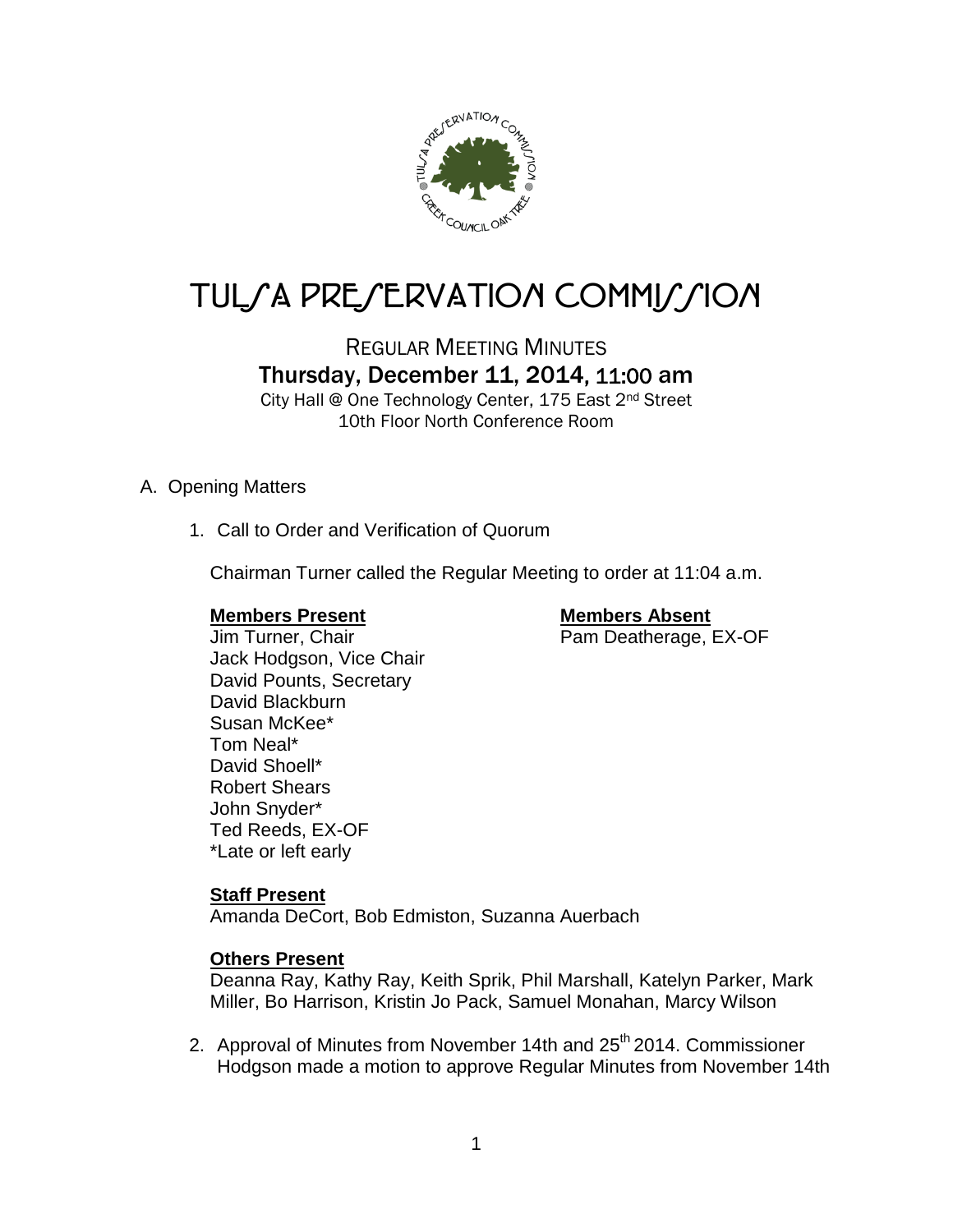and 25th, 2014. Commissioner Neal seconded the motion. The motion was approve unanimously.

| Vote: Meeting Minutes November 14, 2014. |              |                |                   |                    |  |
|------------------------------------------|--------------|----------------|-------------------|--------------------|--|
|                                          | In Favor     | <b>Opposed</b> | <b>Abstaining</b> | <b>Not Present</b> |  |
|                                          | 1. Blackburn |                |                   |                    |  |
|                                          | 2. Hodgson   |                |                   |                    |  |
|                                          | 3. Neal      |                |                   |                    |  |
|                                          | 4. Pounds    |                |                   |                    |  |
|                                          | 5. Shears    |                |                   |                    |  |
| Vote: Meeting Minutes November 25, 2014  |              |                |                   |                    |  |
|                                          |              |                |                   |                    |  |
|                                          | In Favor     | <b>Opposed</b> | <b>Abstaining</b> | <b>Not Present</b> |  |
|                                          | 1. Blackburn |                |                   |                    |  |
|                                          | 2. Neal      |                |                   |                    |  |
|                                          | 3. Pounds    |                |                   |                    |  |
|                                          | 4. Schoell   |                |                   |                    |  |

6. Snyder

3. Disclosure of Conflicts of Interest No one reported a conflict of interest with the proposals on the agenda.

#### B. Actionable Items

- 1. **COA-14-32 / Barnard Trace/ 2324 E 17th St** (Yorktown) Applicant: Phil Marshall for Barnard Trace, LLC COA Subcommittee Review Date: None Request:
	- 1. Install ornamental steel fence around east, west and south perimeter of property and between Block 1 and Block 2, according to plans submitted.

Amanda DeCort presented a summary of the property to the board and applicant present at the meeting.

The applicant stated all the properties will line up the same and be accessed from the rear. Packets were emailed to the board on December 10, 2014 for review along with hard copy handouts at the meeting. The properties retaining wall is still located on the site and applicant's priority is to enclose the property entirely with a five foot steel fence, but allow two access drives from 17<sup>th</sup> Street to access the properties. There are two existing openings are from the retaining wall collapsing. The applicant hopes to enclose these two openings and open four different areas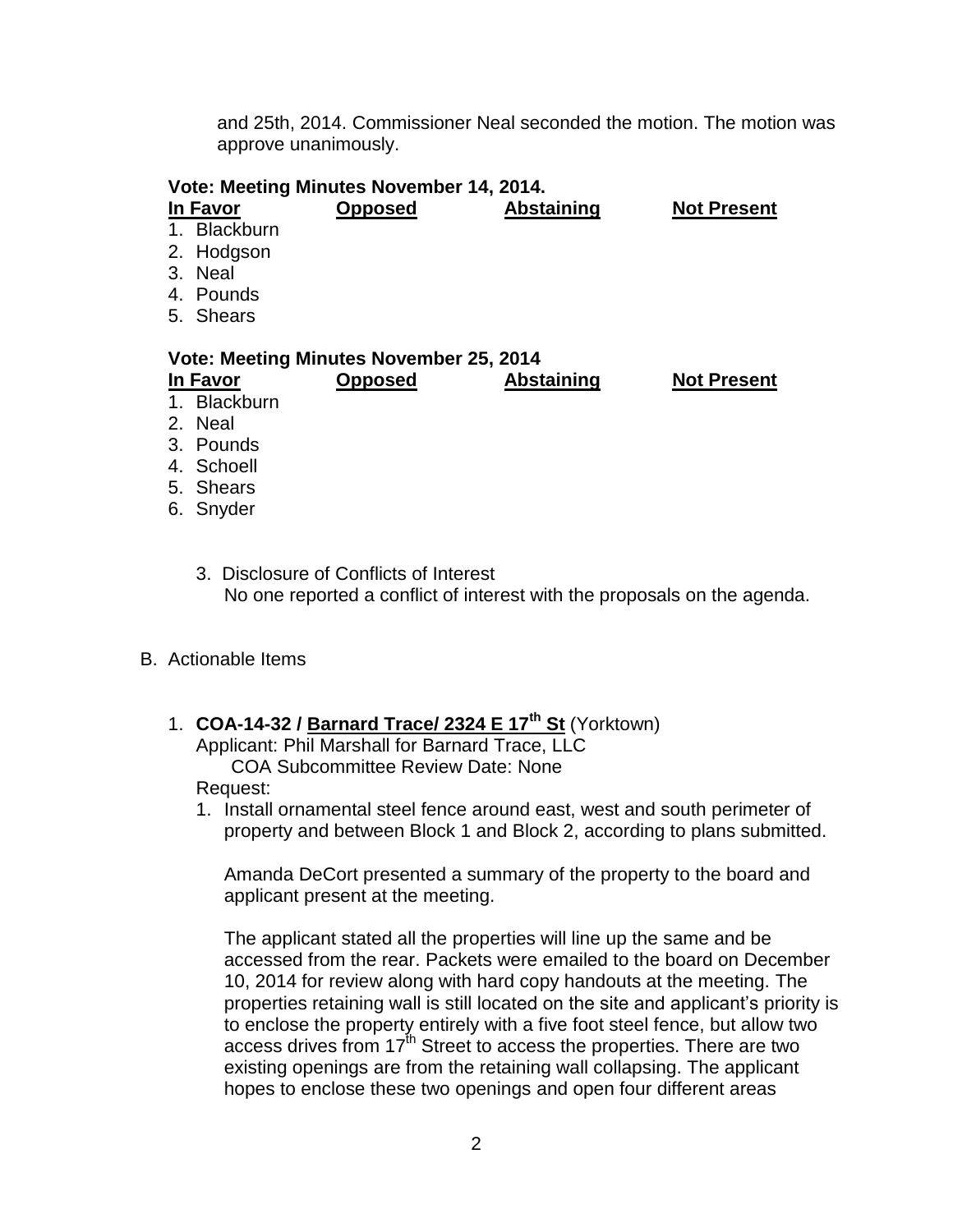accessed from E  $17<sup>th</sup>$  PI South. These openings on E  $17<sup>th</sup>$  PI S will have wide stairwells allowing walking access to the properties.

Board opened the meeting for questions to the applicant. Commissioner Neal requested the applicant build a 4 foot fence instead of a five. Commissioner Neal feels a five foot fence would take away from the properties historic view. The applicant said he would consider a four foot instead of a five foot fence installed around the entire property. However, he feels a five foot fence would look desirable and not take away from the beauty of the surrounding area. The applicant feels permitting may require the entire fence be four feet instead of five.

The board moved the matter to a vote with the condition there would be at least a four foot fence along  $E 17<sup>th</sup>$  PI S.

# **Vote: Barnard Trace/ 2324 E 17th St (Yorktown)**

### **In Favor Opposed Abstaining Not Present**

- 1. Blackburn
- 2. Hodgson
- 3. McKee
- 4. Neal
- 5. Pounds
- 6. Shears
- 7. Snyder
- 8. Turner

Commissioner Blackburn made a motion to approve the request. Commissioner Neal seconded the motion. The motion was approved unanimously with conditions. Residential Guidelines sited: G.1, G.1.3, and G.1.4.

#### Request

2 and 3 were discussed together, because the similarity in measures.

- 2. Enclose 4 existing openings in retaining wall using reclaimed stone to match existing, and mortar to match as closely as possible.
- 3. Install 4 new openings in existing retaining wall along  $17<sup>th</sup>$  PI for entry to front of residences. Stairs will be poured concrete and walls/bulkheads in reclaimed stone to match existing, with mortar to match as closely as possible.

Amanda DeCort presented a summary of the property to the board and applicant present at the meeting.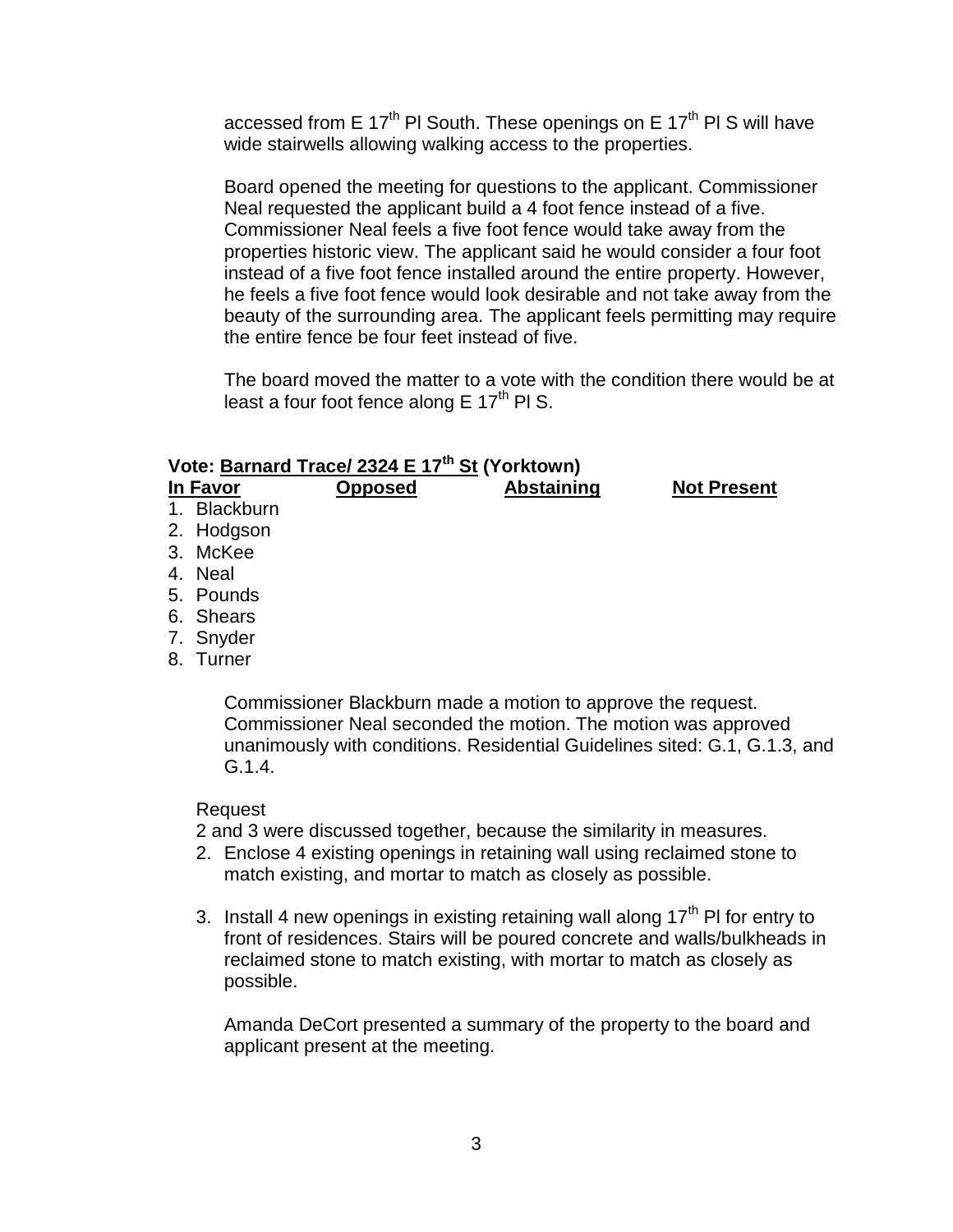The applicant stated he has enough stone to do the entire project. The applicant is requesting to repair, enclose and add openings to the existing retaining wall. The applicant proceeded to give a background on Barnard Elementary School. The original stairwell to the school will be enclosed along with the opening which allowed trucks to drive up to the school. An enclosure where the parking lot and ballpark were once located will not be enclosed. The original plan was for one opening, but after a consultant from the local fire department, applicant stated it would be safer if there were three accesses points to the properties. The corners of the retaining wall will be warp instead of bulk heads, but the applicant feels the wrap would give everything a softer touch. Many of the original bricks from the school, salvaged by the applicant will be used in the current retaining wall. There will also be three different elevations of stairs to access the property by foot. The stairs will be lined with brick Commissioner Shears feels this would take away from the view of the original standing retaining wall on the property. Applicant stated he would like to continue with brick, because a hired architect's design of the property makes the retaining wall look elegant with brick added to the stairs. The plans also call for added lighten to the stairs. The applicant understands he will have to return to the board to request lighten before lighten can be installed.

The requested item continued with discussion on adding four new openings in existing retaining wall along  $17<sup>th</sup>$  Pl. Commissioner Shears showed concern that the new mortar being used to add on to the retaining wall will not match what is currently on the property. Applicant assured Mr. Shears and the board the mortar he has chosen has been closely matched to the mortar in place now. Applicant stated he had samples of the new mortar brought to the property to compare with the original mortar on the property.

Motion was made to approve the project with exceptions no pile up bricks and no bulk heads will be used on the property working towards final completion, extending the retaining walls that are currently on the property now. No lighten is to be placed until applicant returns to the board for approval.

| Vote: Barnard Trace/ 2324 E 17 <sup>th</sup> St (Yorktown) Request: 2 & 3 |                  |                |                   |                    |
|---------------------------------------------------------------------------|------------------|----------------|-------------------|--------------------|
| In Favor                                                                  |                  | <b>Opposed</b> | <b>Abstaining</b> | <b>Not Present</b> |
| 1.                                                                        | <b>Blackburn</b> |                |                   |                    |
|                                                                           | 2. Hodgson       |                |                   |                    |
| 3.                                                                        | McKee            |                |                   |                    |
|                                                                           | 4. Neal          |                |                   |                    |
|                                                                           | 5. Pounds        |                |                   |                    |
|                                                                           | 6. Shears        |                |                   |                    |
|                                                                           | 7. Snyder        |                |                   |                    |
|                                                                           |                  |                |                   |                    |

#### 4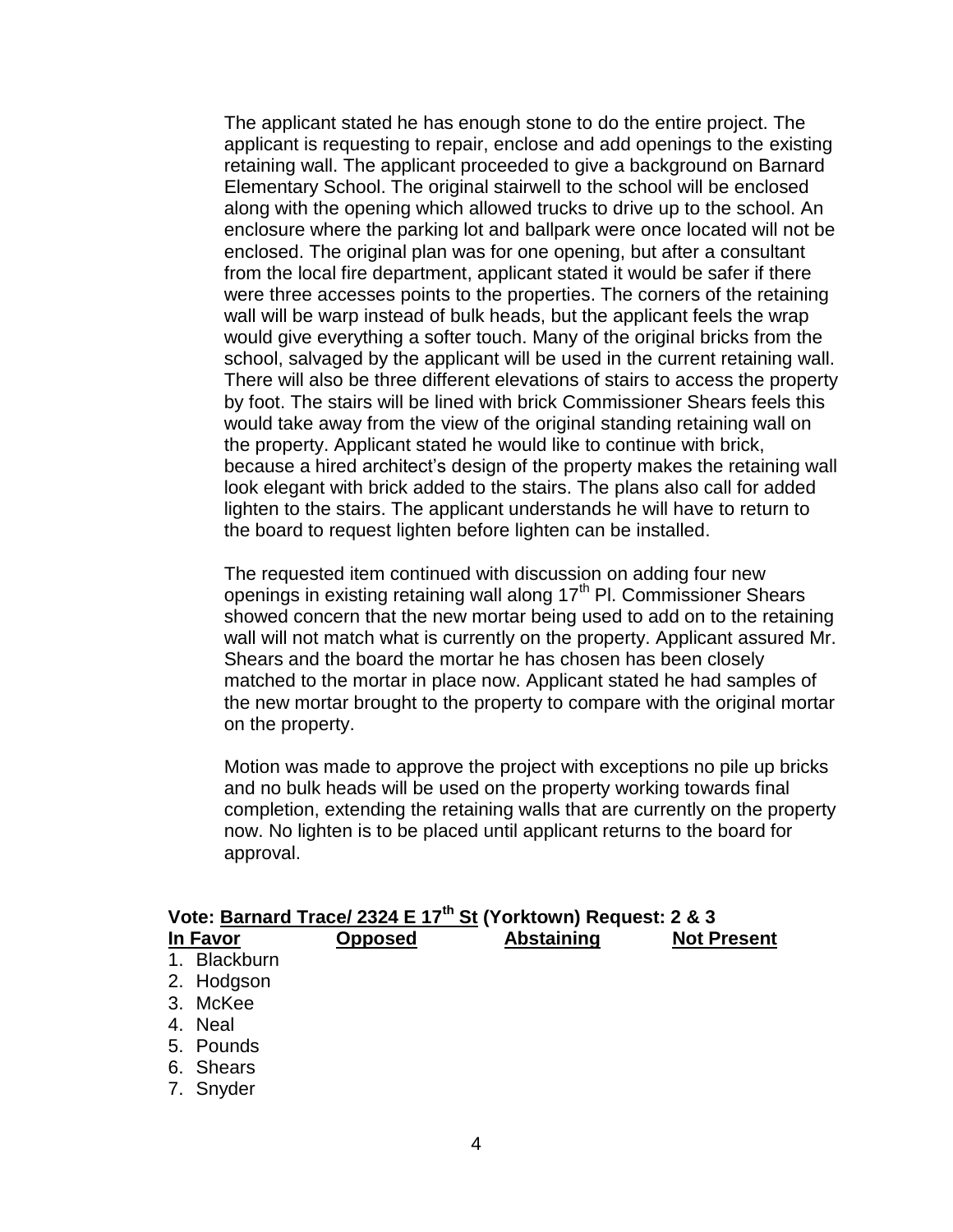8. Turner

Commissioner Shears made a motion to approve both requests. Commissioner Snyder seconded the motion. The motion was approved unanimously. Residential Guidelines sited: G.1, G.1.3, and G.1.5.

Request

4. Extend retaining wall in certain areas as indicated on plans, using reclaimed stone to match existing, and mortar to match as closely as possible.

Amanda DeCort presented a summary of the property to the board and applicant present at the meeting.

The request is to extend the two partial retaining walls currently located on the property. The area in question was once a parking lot for the school site its current state is a partial wall. Applicant would like to extend the wall to meet up with the other walls already located on the property. The second opening in question was once a driveway for the school site.

### **Vote: Barnard Trace/ 2324 E 17th St (Yorktown) Request: 4**

| In Favor     | Opposed | <b>Abstaining</b>                                         | <b>Not Present</b>                                                |
|--------------|---------|-----------------------------------------------------------|-------------------------------------------------------------------|
| 1. Blackburn |         |                                                           |                                                                   |
| 2. Hodgson   |         |                                                           |                                                                   |
| 3. McKee     |         |                                                           |                                                                   |
| 4. Neal      |         |                                                           |                                                                   |
| 5. Pounds    |         |                                                           |                                                                   |
| 6. Schoell   |         |                                                           |                                                                   |
| 7. Shears    |         |                                                           |                                                                   |
| 8. Snyder    |         |                                                           |                                                                   |
| 9. Turner    |         |                                                           |                                                                   |
|              |         | Commissioner Shears made a motion to approve the request. | Commissioner Snyder seconded the motions. The motion was approved |

Request

5 and 6 were discussed together, because the similarity in measures.

5. Insert cast stone monument of 1929 Henry Barnard School in the retaining wall along S. Lewis Avenue at the northeast corner of the site.

unanimously. Residential Guidelines sited: G.1, G.1.3, and G.1.5.

6. Relocate existing Henry Barnard School of kiosk to southeast corner of the property along S. Lewis Avenue. Place ceramic mosaic inside the kiosk to recognize the Barnard Elementary School building.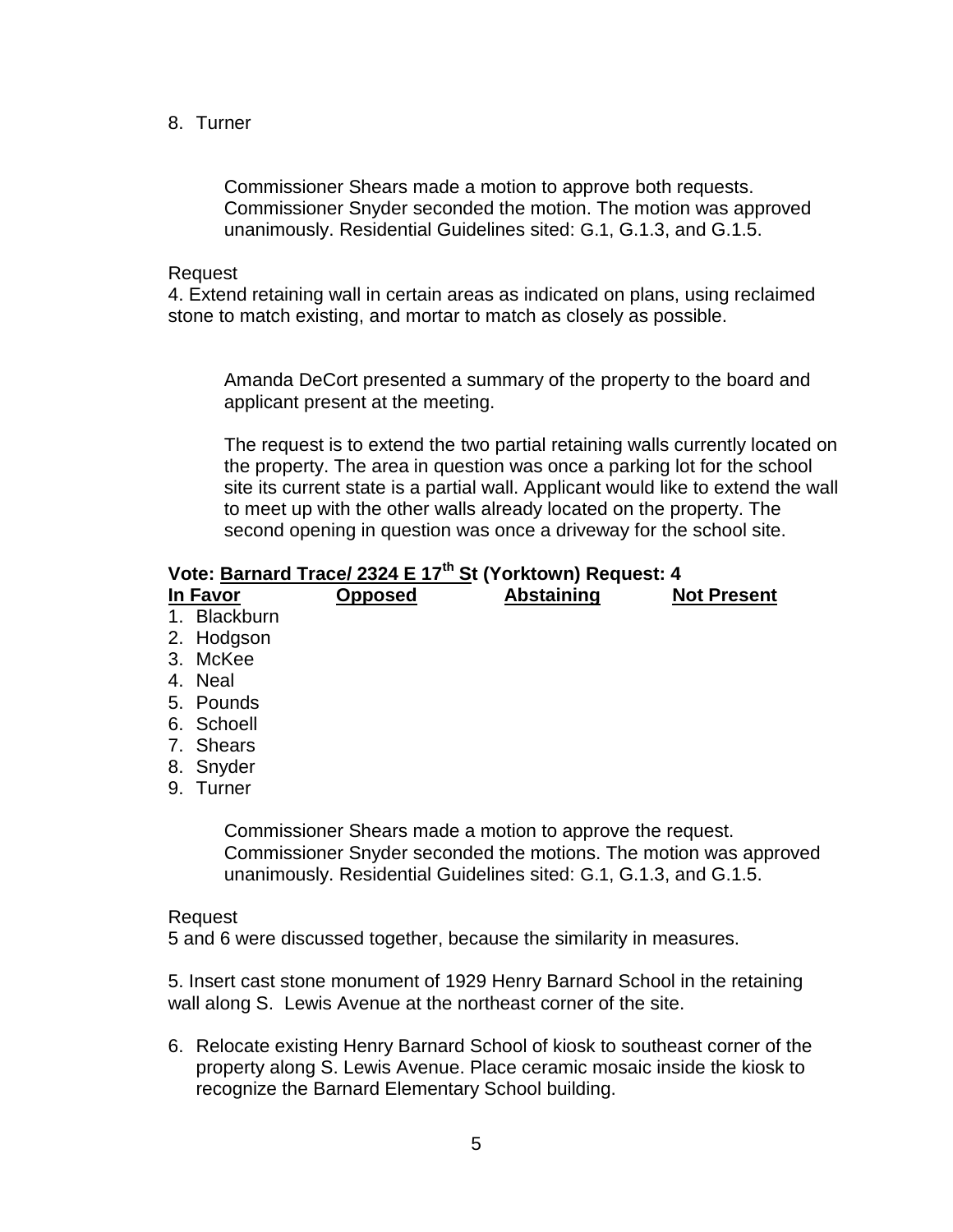Amanda DeCort presented a summary of the property to the board and applicant present at the meeting.

A current light is located on the original site and this will be removed and original school sign will be placed in the retaining wall facing out into the street.

The Kiosk will be placed facing Lewis and on the property. Kiosk will be reduced in height to match the fence height. The Kiosk's door will be removed and tile will line the inside of the Kiosk. Commissioner Neal requested maybe the Kiosk could be placed where the sign is going to be enclosed in the retaining wall. Applicant stated the best place for the sign was at the current location chosen, because chipping the wall in the other area of the retaining wall, where the Kiosk is currently going to be placed by, might cause disruption in the retaining wall.

### **Vote: Barnard Trace/ 2324 E 17th St (Yorktown) Request: 5 & 6**

- **In Favor Opposed Abstaining Not Present**
- 1. Blackburn
- 2. Hodgson
- 3. McKee
- 4. Neal
- 5. Pounds
- 6. Schoell
- 7. Shears
- 8. Snyder
- 9. Turner

Commissioner Shears made a motion to approve the requests. Commissioner Snyder seconded the motion. The motion was approved unanimously. Residential Guidelines sited: G.3, and G.3.1.

#### Request

7. Install 2 stone signs with the Barnard Trace name and logo, place at the entry of the alleyways to Block 1 and Block 2 on E  $17<sup>th</sup>$  Street.

Amanda DeCort presented a summary of the property to the board and applicant present at the meeting.

After further discussion the applicant chose to withdrawal this request and return at a later date with a new diagram and pictures of the sign he would like to place on site.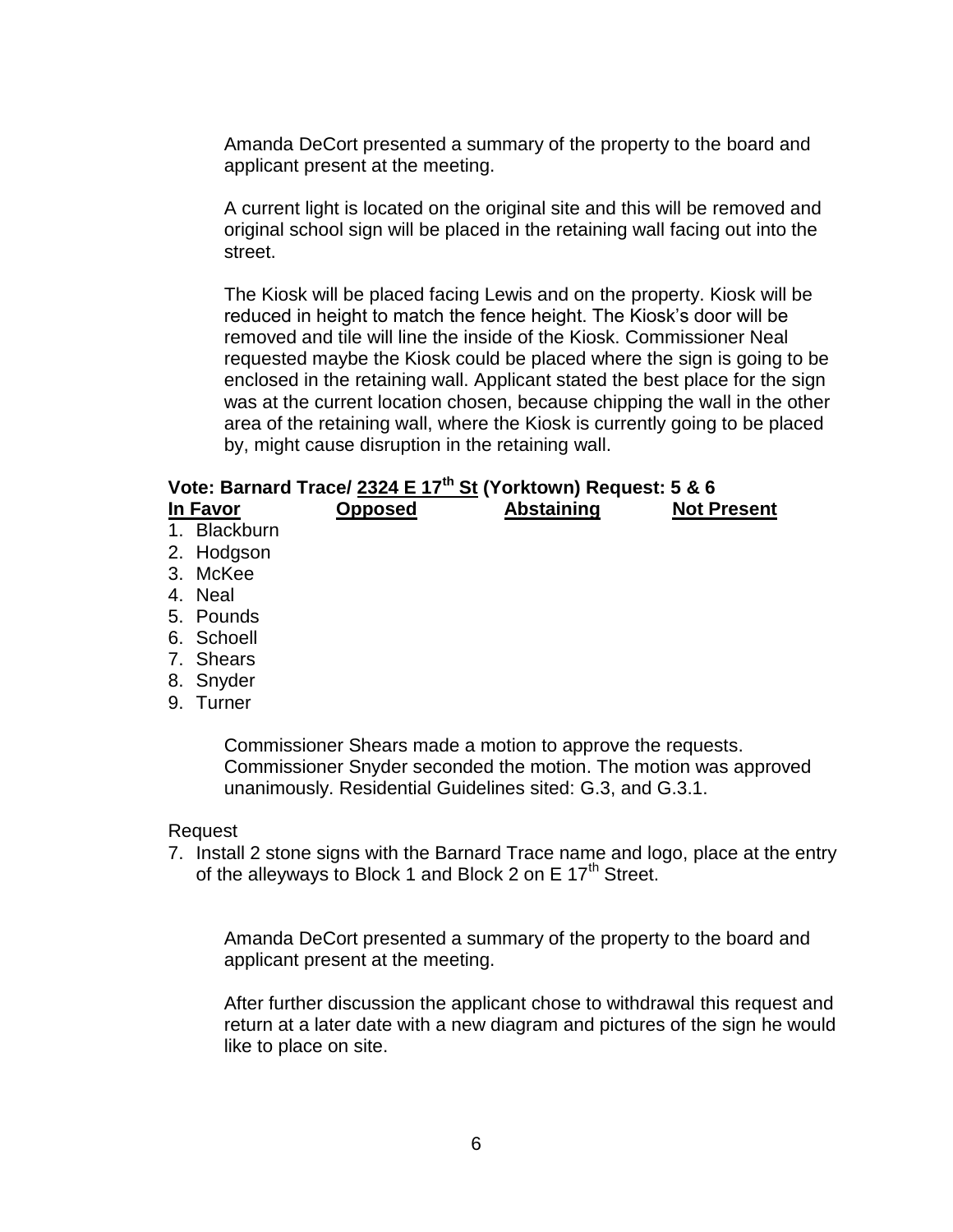# 2. **COA-14-33 / 2224 E 18th Street** (Yorktown)

Applicant: Mark Miller

COA Subcommittee Review Date: None Request:

Replace existing cross tie retaining wall with new dry stacked quarried sandstone wall.

Amanda DeCort presented a summary of the property to the board and applicant present at the meeting. Applicant submitted a sketch and an illustration to the board. The applicant was asked if he had any further additional information to add. Applicant would like to use the dry stack, because it would be easier to install. The current retaining wall is built from mortar joint and applicant stated this would be hard for him to work with. Applicant stated other properties in HD have different retaining walls not matching in mortar or in height. Applicant stated his second option was to remove the retaining wall entirely and let the yard fall into the sidewalk.

Board recommendations were to rebuild the retaining wall to match the current wall. Applicant understands he can't remove the retaining wall entirely and let his property go into the sidewalk this would be a violation.

### **Vote: 2224 E 18th Street (Yorktown)**

| In Favor     | <b>Opposed</b> | <b>Abstaining</b> | <b>Not Present</b> |
|--------------|----------------|-------------------|--------------------|
| 1. Blackburn |                |                   |                    |
| 2. Hodgson   |                |                   |                    |
| 3. McKee     |                |                   |                    |
| 4. Neal      |                |                   |                    |
| 5. Pounds    |                |                   |                    |
| 6. Schoell   |                |                   |                    |
| 7. Shears    |                |                   |                    |
| 8. Snyder    |                |                   |                    |
| 9. Turner    |                |                   |                    |
|              |                |                   |                    |
|              |                |                   |                    |

Commissioner Neal made a motion to approve the request. Commissioner McKee seconded the motion. The motion was approved unanimously with conditions. Residential Guidelines sited: G.1 and G.1.5

#### 3. **COA-14-31 / 1612 S. Trenton Avenue** (Swan Lake)

Applicant: Kathy Ray

COA Subcommittee Review Date: None

#### Request:

Demolish contributing structure. Continued from previous meeting.

Amanda DeCort presented a summary of the property to the board and applicant present at the meeting. Pictures of the properties damaged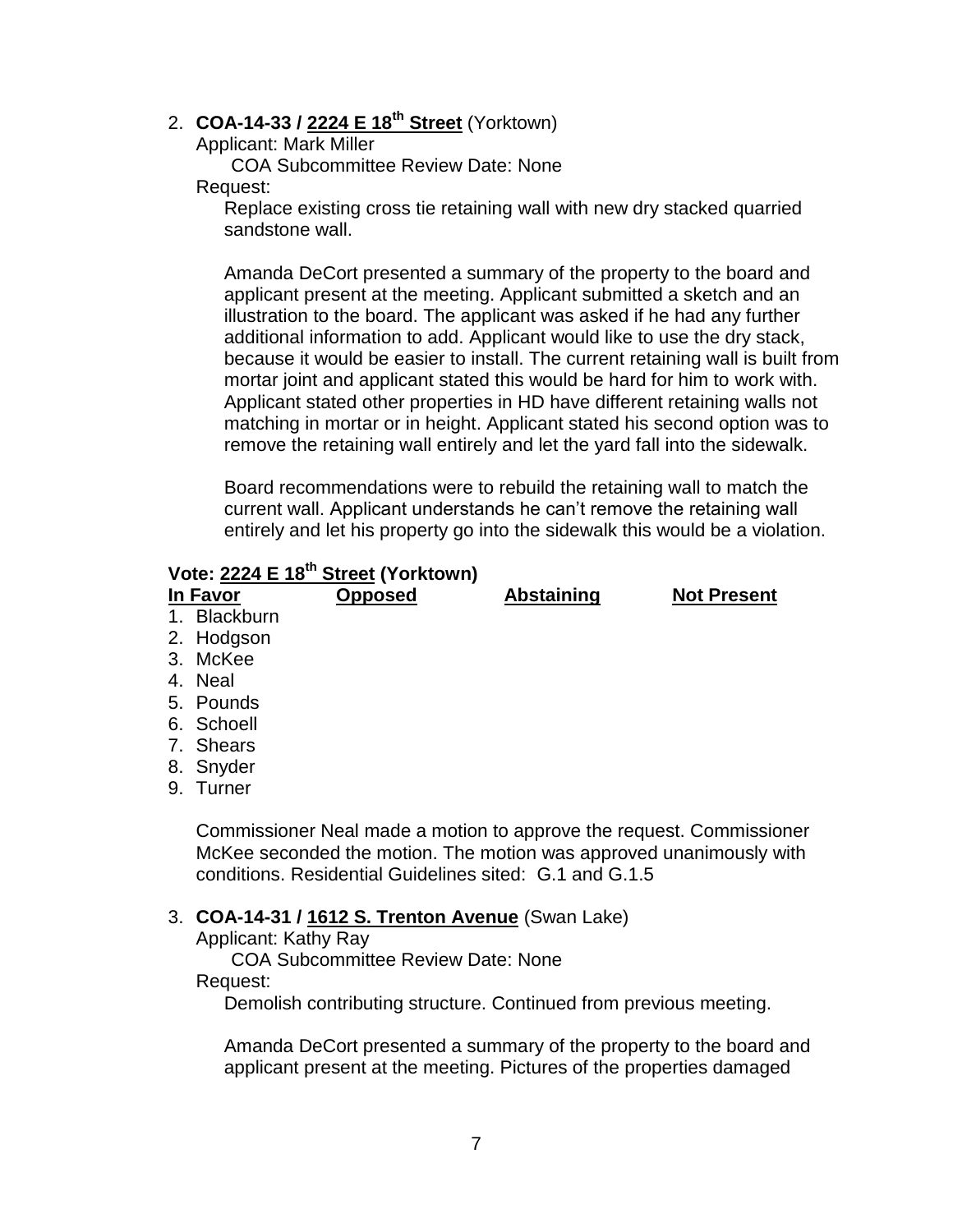foundation were presented to the board for further review of the damage on the property located at 1612 S. Trenton Avenue.

The applicant stated she has tried to sale the property for a while now and she cannot find a reasonable buyer to purchase the property due to the foundation damage. When a reasonable buyer is found, banks will not release a loan on the property, because the foundation is damaged. The applicant is moving out of state, and at the current state of the property, the applicant feels it should be demolished to allow a developer to purchase the land. Board asked if the applicant tried to repair the foundation. Applicant stated she spoke to engineers and obtained a report stating the foundation was not repairable. Commissioner Neal feels the engineering report foundation is not accurate and needs to be looked at further. Applicant stated she has not requested anyone from the County or City to review her property and considered it a safety hazard to the public.

The applicant was denied the request to demolish the property and must wait for 60 days before requesting a DEMO. During the 60 days the applicant waits the board will help the applicant looks for an active buyer to purchase the property.

#### **Vote: 1612 S. Trenton Avenue (Swan Lake)**

| Vote: 1612 S. Trenton Avenue (Swan Lake) |                |              |                    |  |
|------------------------------------------|----------------|--------------|--------------------|--|
| <b>In Favor</b>                          | <b>Opposed</b> | Abstaining   | <b>Not Present</b> |  |
| 1. Hodgson                               |                | 1. Blackburn |                    |  |
| 2. McKee                                 |                |              |                    |  |
|                                          |                |              |                    |  |

- 3. Neal
- 4. Pounds
- 5. Schoell
- 6. Shears
- 7. Snyder
- 8. Turner

Commissioner Neal made a motion to deny the request. Commissioner McKee seconded the motion. The motion was denied unanimously. Residential Guidelines sited: F.1.1.

# 4. **COA-14-34 / 1815 E. 17th Pl** (Yorktown)

Applicant: Bo Harrison

COA Subcommittee Review Date: None Request:

Demolish contributing structure.

Amanda DeCort presented a summary of the property to the board and applicant present at the meeting. Pictures of the properties damaged foundation were presented to the board for further review of the damage on the property located at 1815 E 17<sup>th</sup> Place.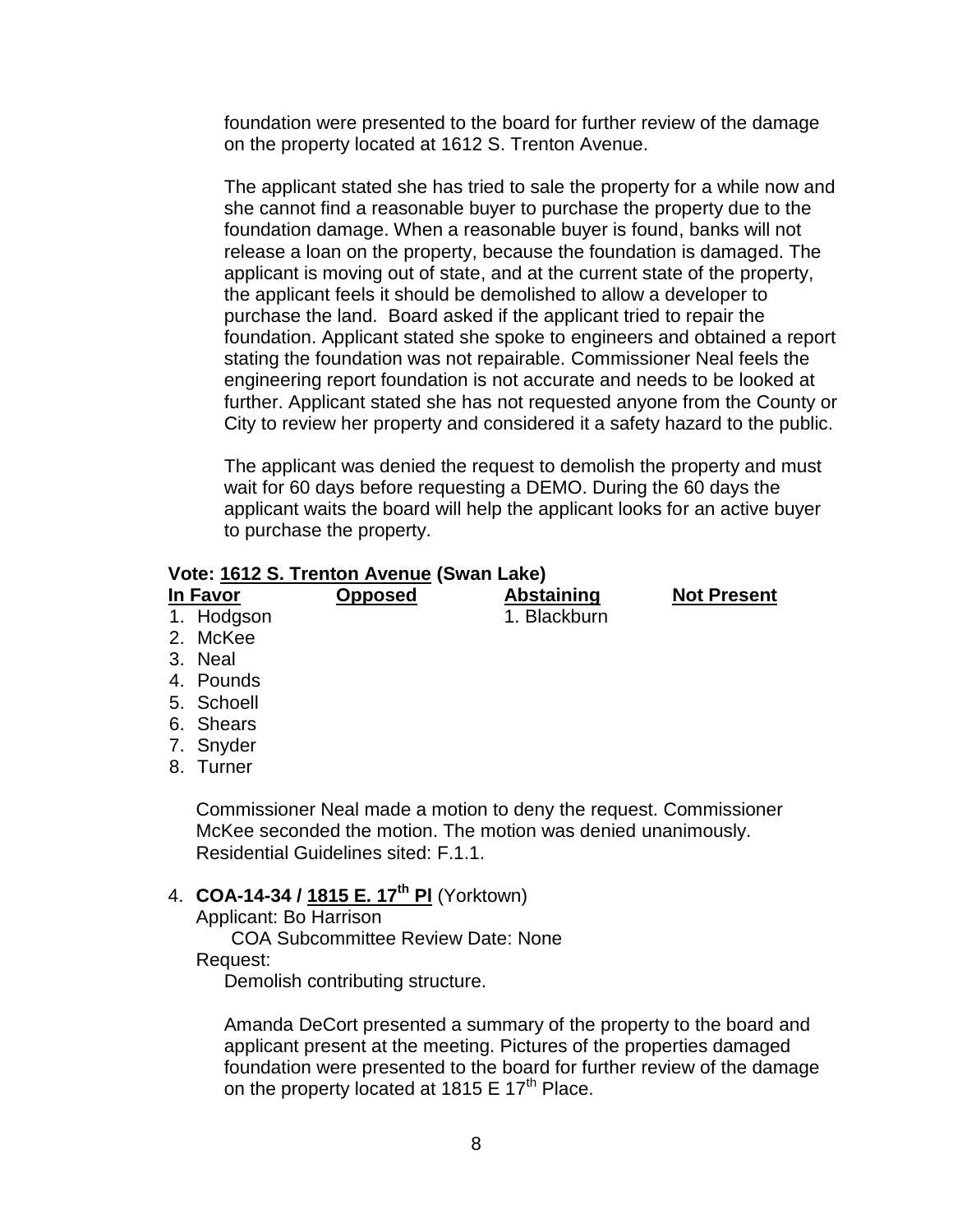Board opened the room for discussion and applicant was asked if he wanted to add more information on the property. Applicant stated he had nothing further to add. Board explained to the property the prior owner tried to DEMO the property, but it was denied. The current owner was not aware of this. The board explained to applicant he would need to wait for 60 days before he could request for a permit to DEMO.

# **Vote: 1815 E. 17th Pl (Yorktown)**

**In Favor Opposed Abstaining Not Present**

- 1. Blackburn
- 2. Hodgson
- 3. McKee
- 4. Neal
- 5. Pounds
- 6. Schoell
- 7. Shears
- 8. Snyder
- 9. Turner

Commissioner McKee made a motion to deny the request. Commissioner Neal seconded the motion. The motion was denied unanimously. Residential Guidelines sited: F.1.1.

#### 5. **COA-14-35 / 625 N Cheyenne Avenue** (Brady Heights)

Applicant: Michelle Montalbano

COA Subcommittee Review Date: None

#### Request:

Pave gravel driveway from the public sidewalk to projecting bay. Pad will be plain poured concrete with width to match the existing curb cut. Chain link fence gate will be removed or moved.

Amanda DeCort presented a summary of the property to the board.

Applicant who wasn't present is requesting to be allowed to pour concrete to create a driveway pad where currently there is dirt.

| Vote: 1815 E. 17 <sup>th</sup> PI (Yorktown) |              |  |                   |                    |
|----------------------------------------------|--------------|--|-------------------|--------------------|
| <b>Opposed</b><br>In Favor                   |              |  | <b>Abstaining</b> | <b>Not Present</b> |
|                                              | 1. Blackburn |  |                   |                    |
|                                              | 2. Hodgson   |  |                   |                    |
|                                              | 3. McKee     |  |                   |                    |
|                                              | 4. Pounds    |  |                   |                    |
|                                              | 5. Schoell   |  |                   |                    |
|                                              | 6. Shears    |  |                   |                    |
|                                              | 7. Snyder    |  |                   |                    |
|                                              |              |  |                   |                    |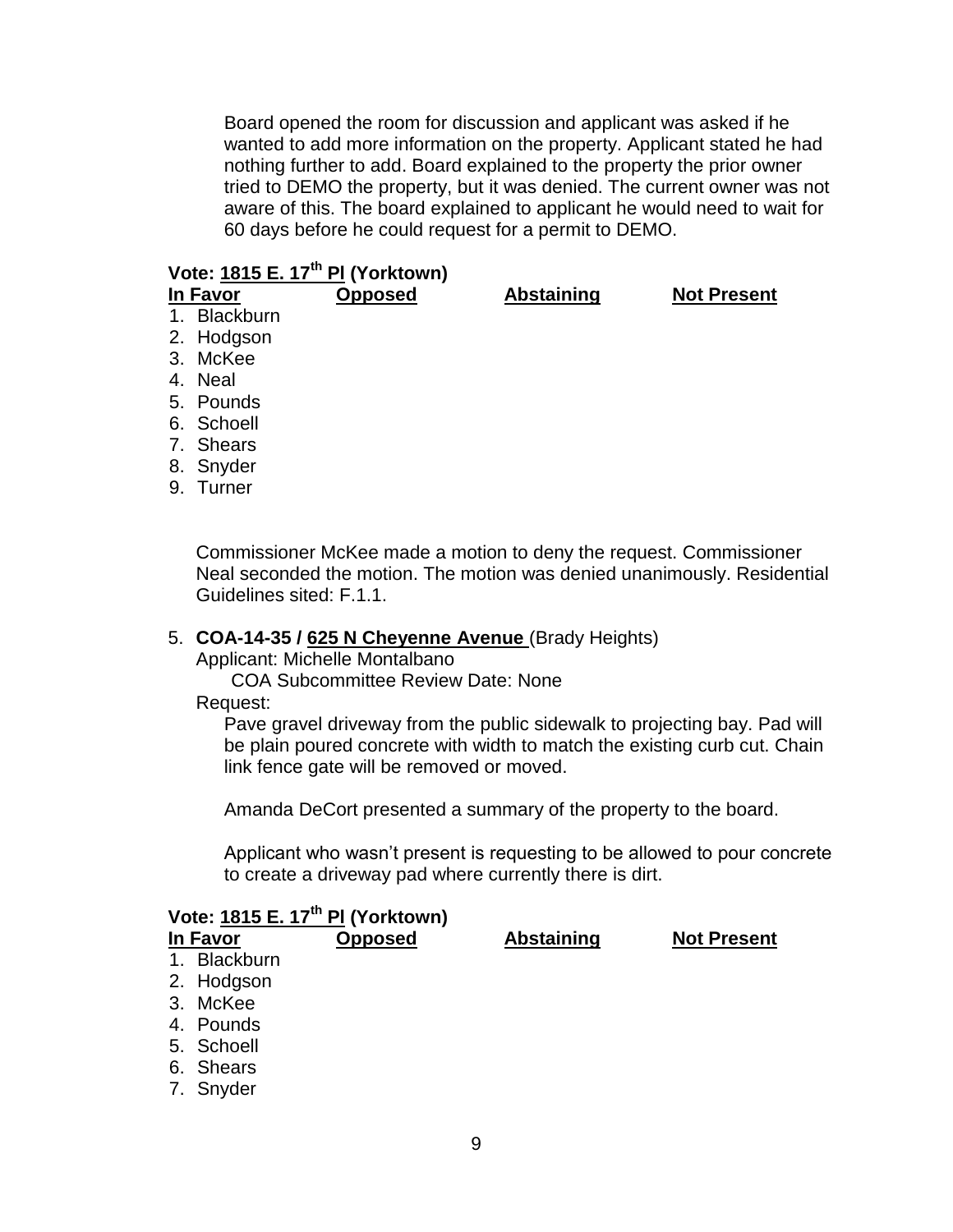8. Turner

Commissioner Turner made a motion to approve the request. Commissioner Schoell seconded the motion. The motion was approved unanimously. Residential Guidelines sited: G.2, G.2.1., G.2.2., and G.2.3.

# 6. **COA-14-36 / 2216 E 19th Street** (Yorktown)

Applicant: Greg and Marcy Wilson

COA Subcommittee Review Date: None

Request:

Replace rusted 1950s metal porch posts, not original to the house, with wooden porch posts as presented. Work completed without Certificate of Appropriateness.

Amanda DeCort presented a summary of the property to the board and applicant present at the meeting.

Applicants stated they made the prior adjustments not understanding their property was located in a HP Zoning District. The current occupant was a renter who recently moved out of the property.

# **Vote: 2216 E 19th Street (Yorktown)**

| In Favor     | <b>Opposed</b> | Abstaining | <b>Not Present</b> |
|--------------|----------------|------------|--------------------|
| 1. Blackburn |                |            |                    |
| 2. Hodgson   |                |            |                    |

- 3. McKee
- 4. Pounds
- 5. Schoell
- 6. Shears
- 7. Snyder
- 8. Turner

Commissioner Schoell made a motion to approve the request. Commissioner Snyder seconded the motion. The motion was approved unanimously. Residential Guidelines sited: A.6., A.6.3., A.6.4., and A.6.5.

- 7. Election of TPC Officers for 2015
	- a. Presentation of Slate by Chairman
	- b. Nominations from the Floor
	- c. Election of Chairman
	- d. Election of Vice-Chairman
	- e. Election of Secretary

The proposal is David Pounds will be elected to Chairman, Vice-Chairman will be Robert Shears and Secretary will be David Schoell.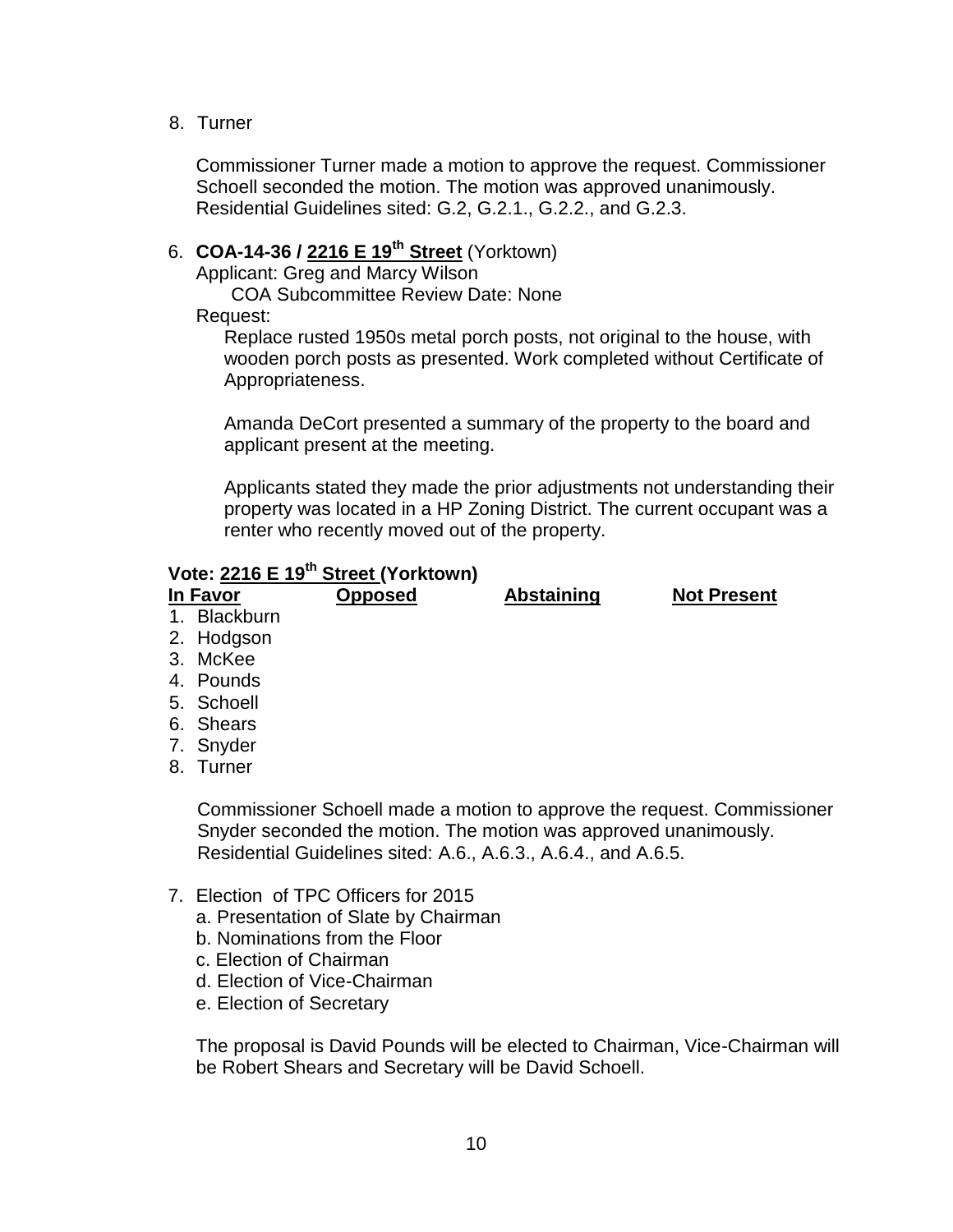# **Vote: Election of Chairman-David Pounds**

**In Favor Opposed Abstaining Not Present**

1. Hodgson 1. Blackburn

- 
- 2. McKee
- 3. Pounds
- 4. Schoell
- 5. Shears
- 6. Snyder
- 7. Turner

Commissioner Hodgson made a motion to approve the request. Commissioner Schoell seconded the motion. The motion was approved unanimously.

#### **Vote: Election of Vice-Chairman-Robert Shears**

**In Favor Opposed Abstaining Not Present**

- 1. Hodgson 1. Blackburn
- 2. McKee
- 3. Pounds
- 4. Schoell
- 5. Shears
- 6. Snyder
- 7. Turner

Commissioner Turner made a motion to approve the request with previsions Shears would accept the position. Commissioner Schoell seconded the motion. The motion was approved unanimously.

#### **Vote: Election of Secretary-David Schoell**

- **In Favor Opposed Abstaining Not Present** 1. Hodgson 1. Blackburn
- 2. McKee
- 3. Pounds
- 4. Schoell
- 5. Shears
- 6. Snyder
- 7. Turner

Commissioner Turner made a motion to approve the request. Commissioner Schoell seconded the motion. The motion was approved unanimously.

- C.Reports
	- A. Chair Report
		- 1. Retreat date needs to be decided.